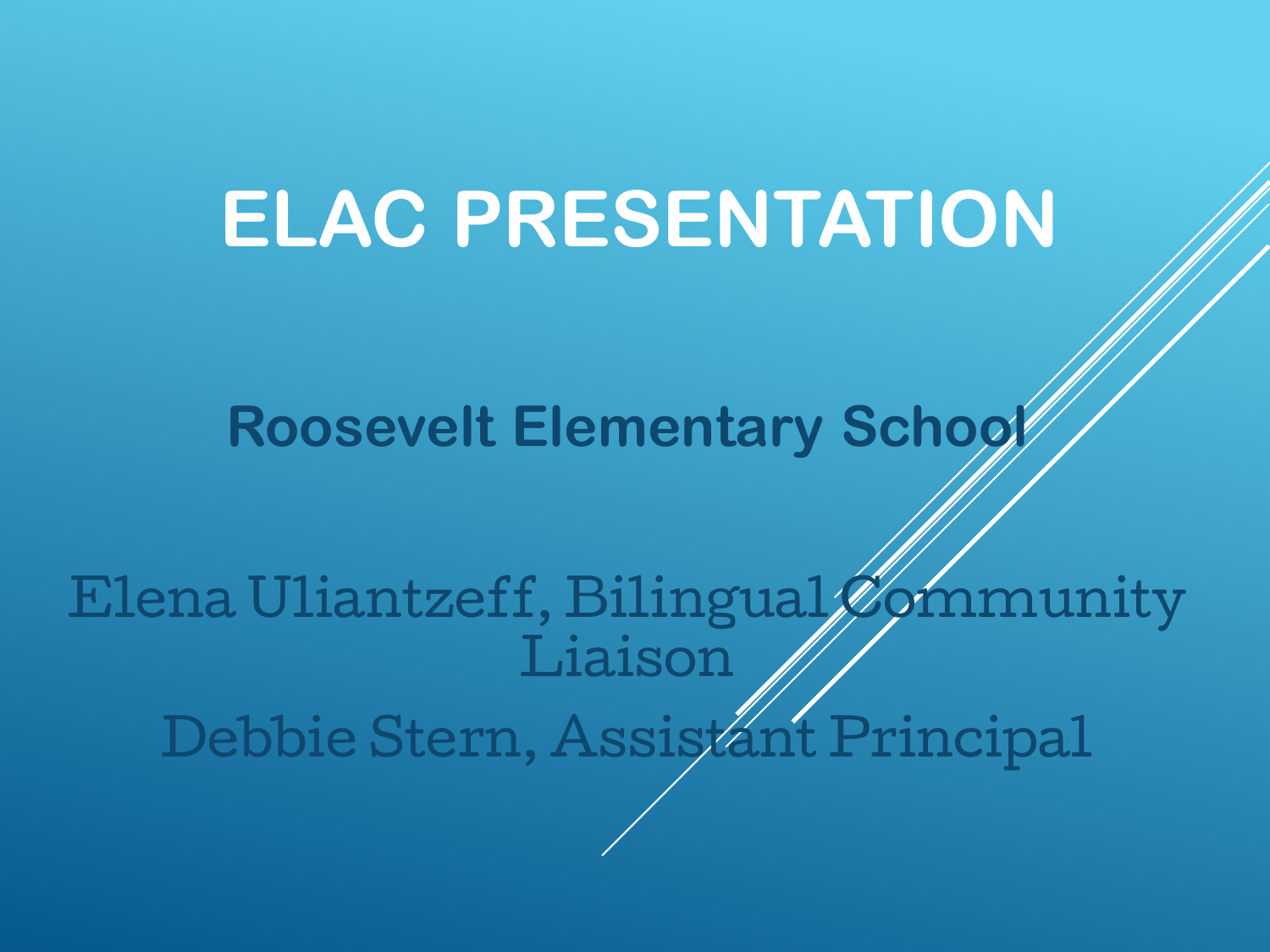The state of California defines an **English learner** as a child who is not proficient in English **or** whose native language is not English. Students may also be referred to as a "Limited English Proficiency" or LEP.

You should receive a letter from SMMUSD if your child is designated an English Learner UNLESS you are brand new to the District.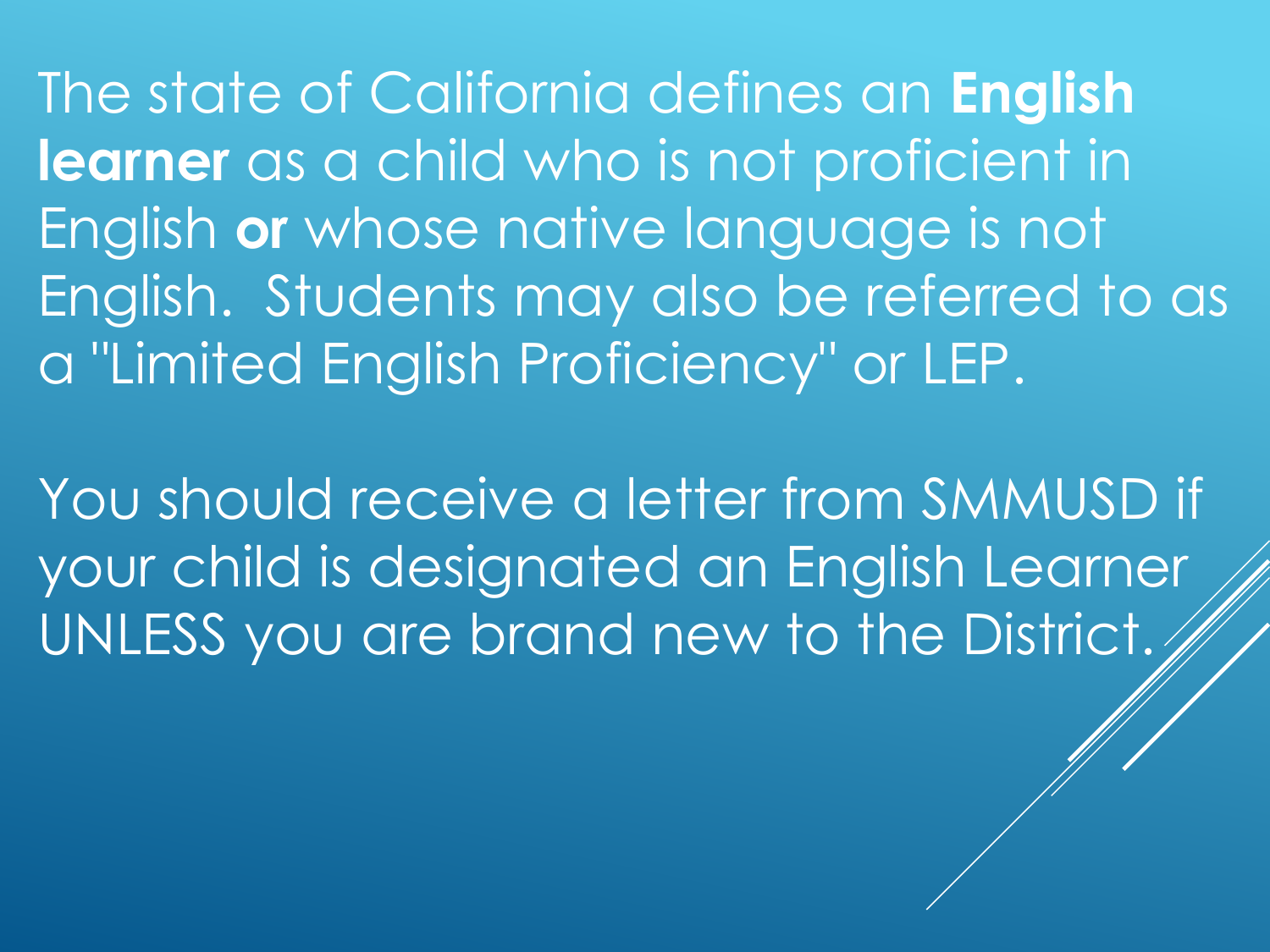% of Students



 $\wedge$   $\theta$   $x$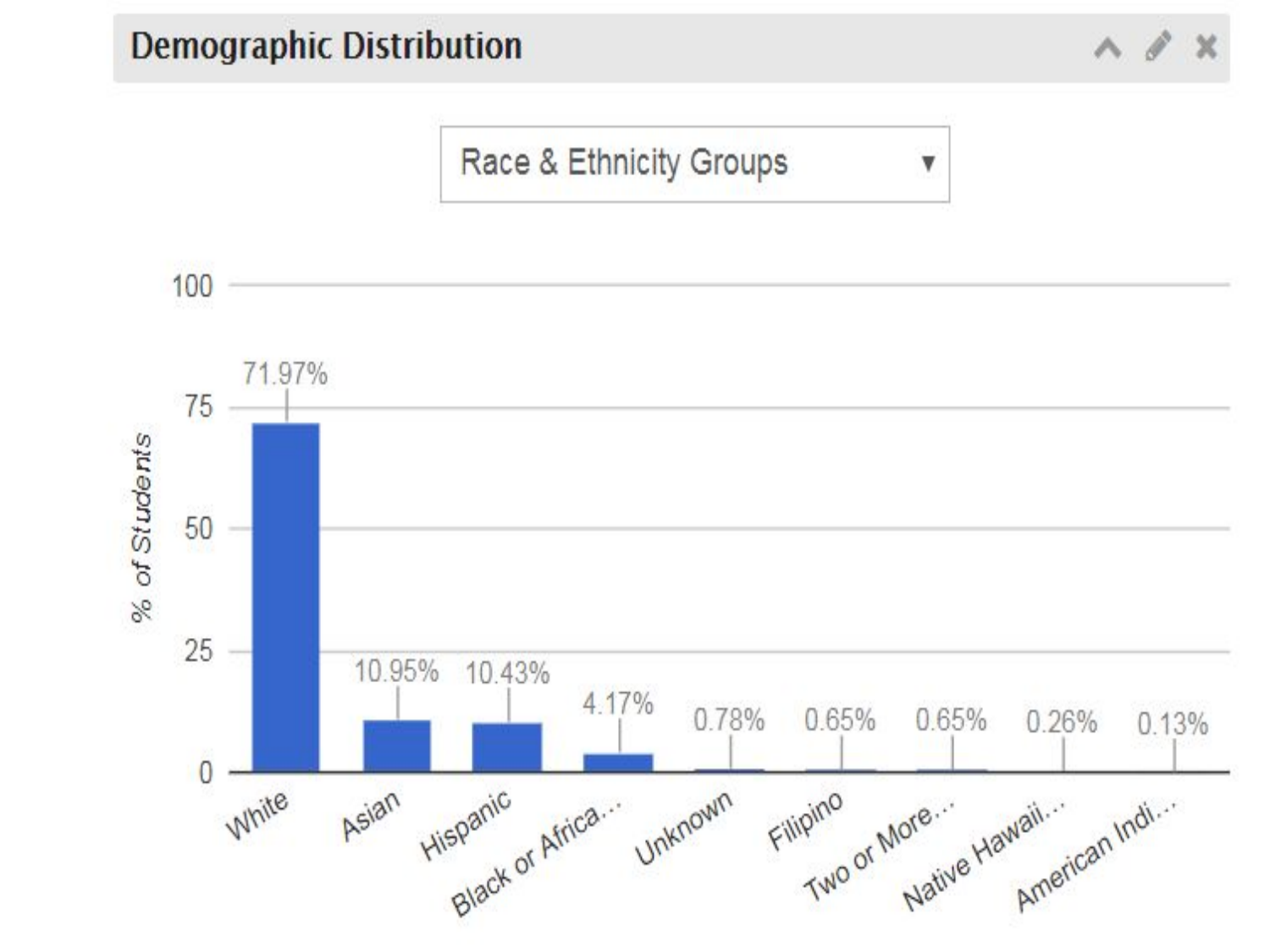#### **Process of Identification**

- **Home Language Survey**
- **Test to determine proficiency: English Language Proficiency Assessments for California (ELPAC)**

**Listening/Speaking/Reading/Writing/Comprehension Assessment given annually Students should move one level or more per year** 

▪ **Re-designation: IFEP/RFEP**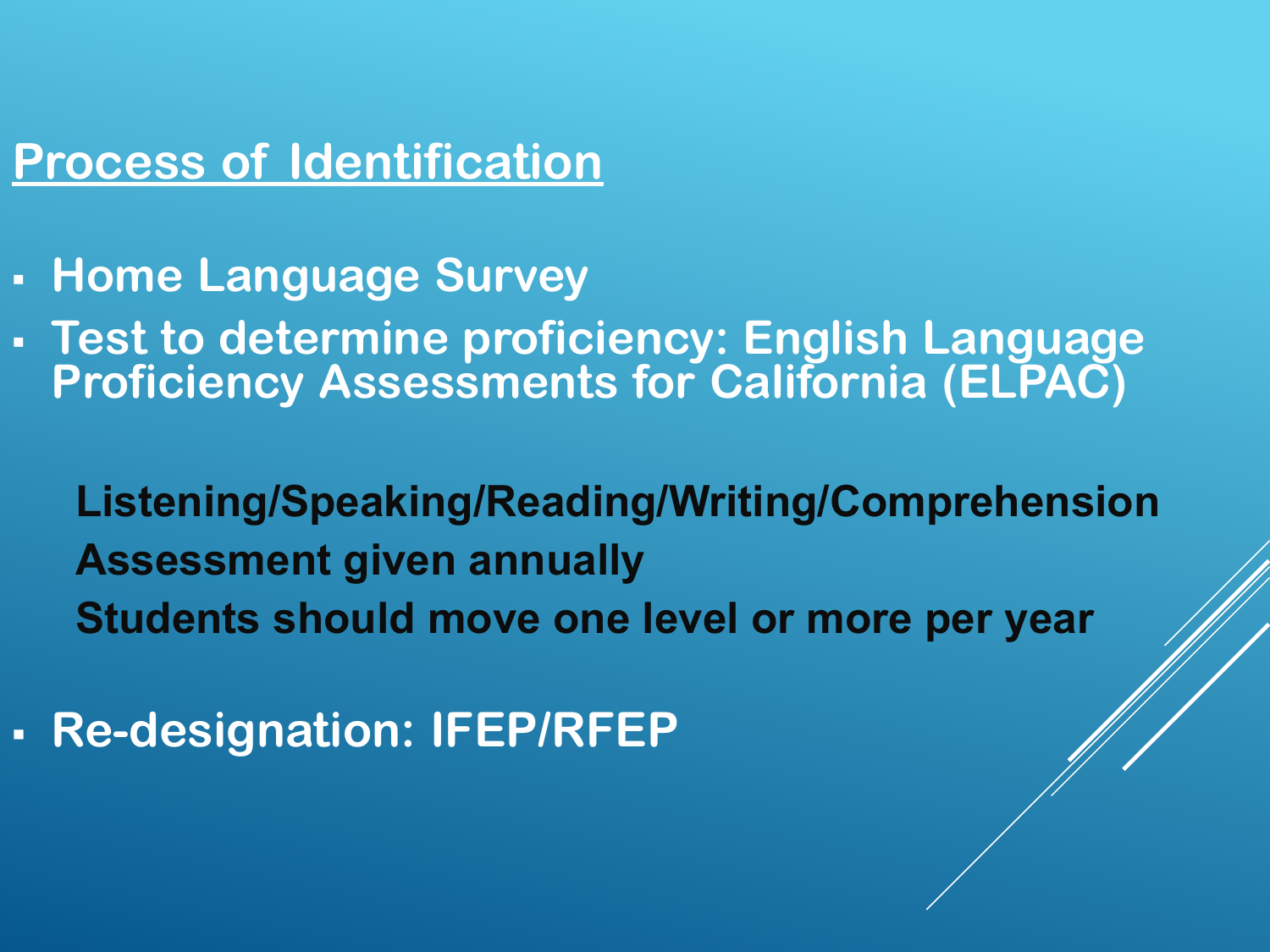## **How all students are assessed Statewide**

# *CAASPP*

**California Assessment of Student Performance and Progress (CAASPP) provides information that can be used to monitor student progress and ensure that all students leave high school ready for college and career. The CAASPP includes computer-adaptive tests in English–language arts, science, and mathematics.**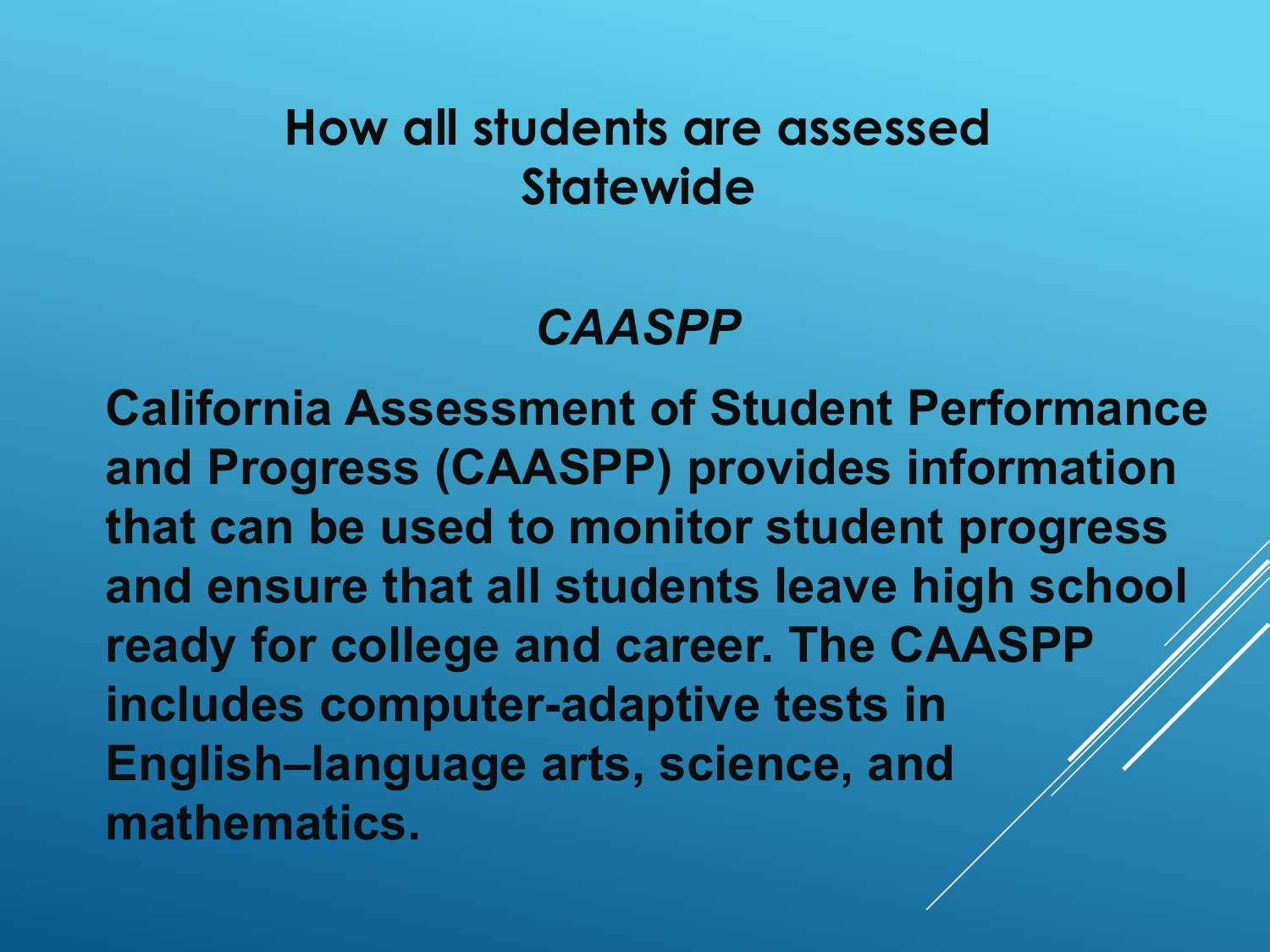## **How all students are assessed Schoolsite**

#### *Fastbridge, CGI, F&P Reading Level*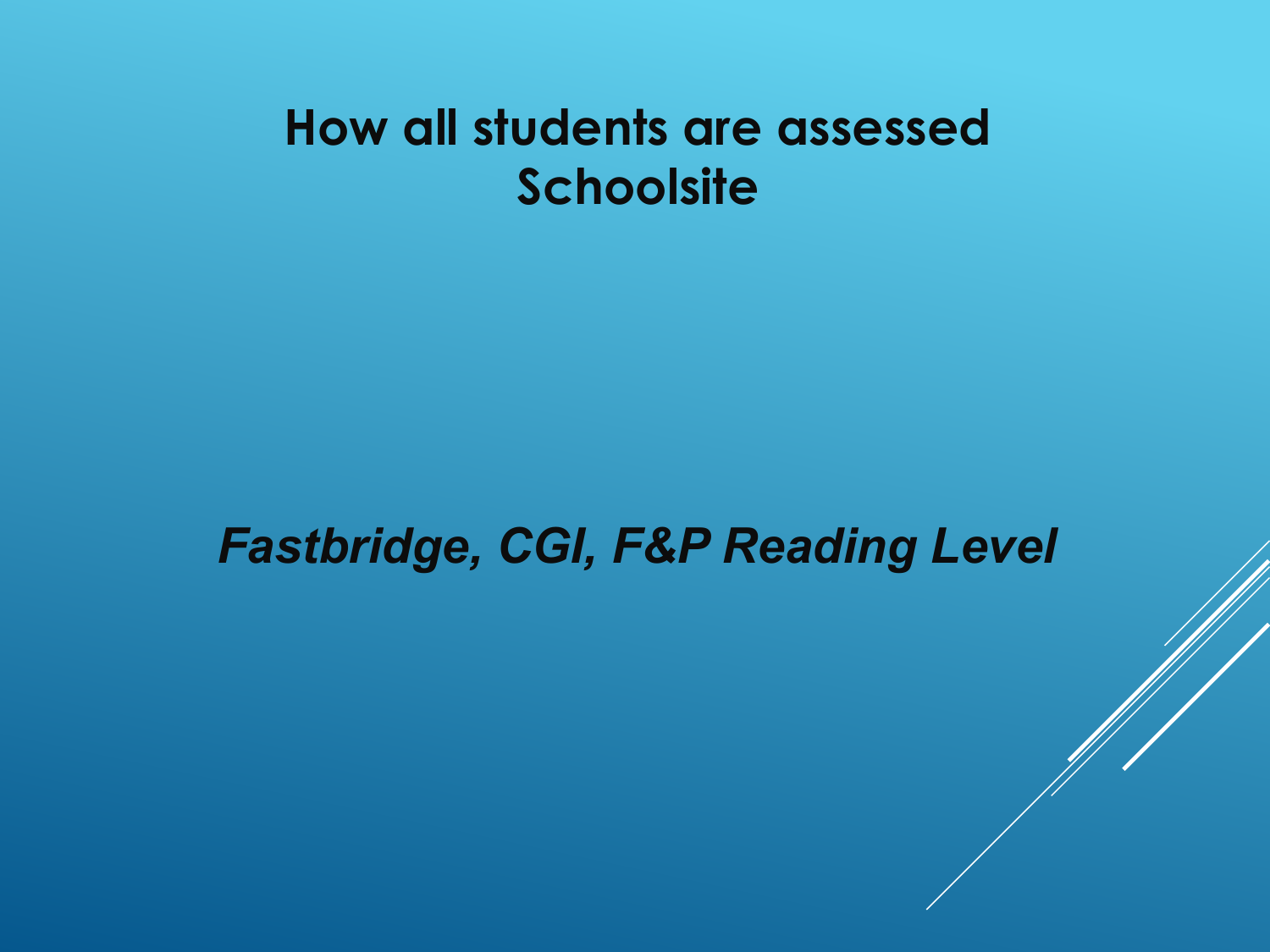# **Support and Programs**

Maura Zagor, Literacy & Language Interventionist Judy Yuan, Instructional Coach

- **ELD Instruction**
	- **Designated**
	- **Integrated**
- **Tier III Language Support** • **Long Term EL**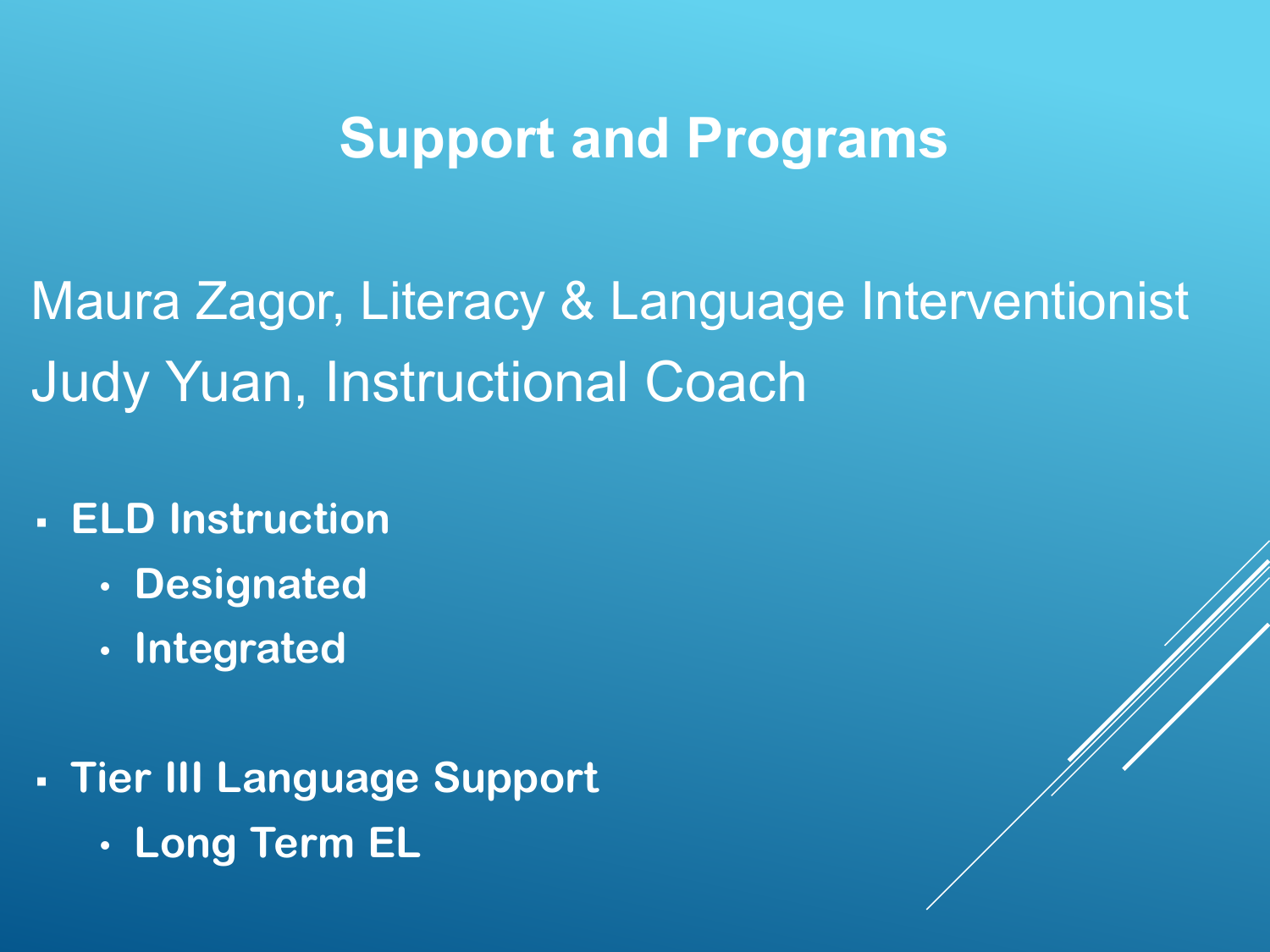# PARENT CONFERENCES

- ▶ **During the school year, teachers will invite you to come to parent-teacher meetings (also called conferences). This is very common in the United States. You can also ask for a conference any time.**
- ▶ **The conference is a meeting between you and your child's teacher.**
- ▶ **The conference gives you a chance to talk with your child's teacher.**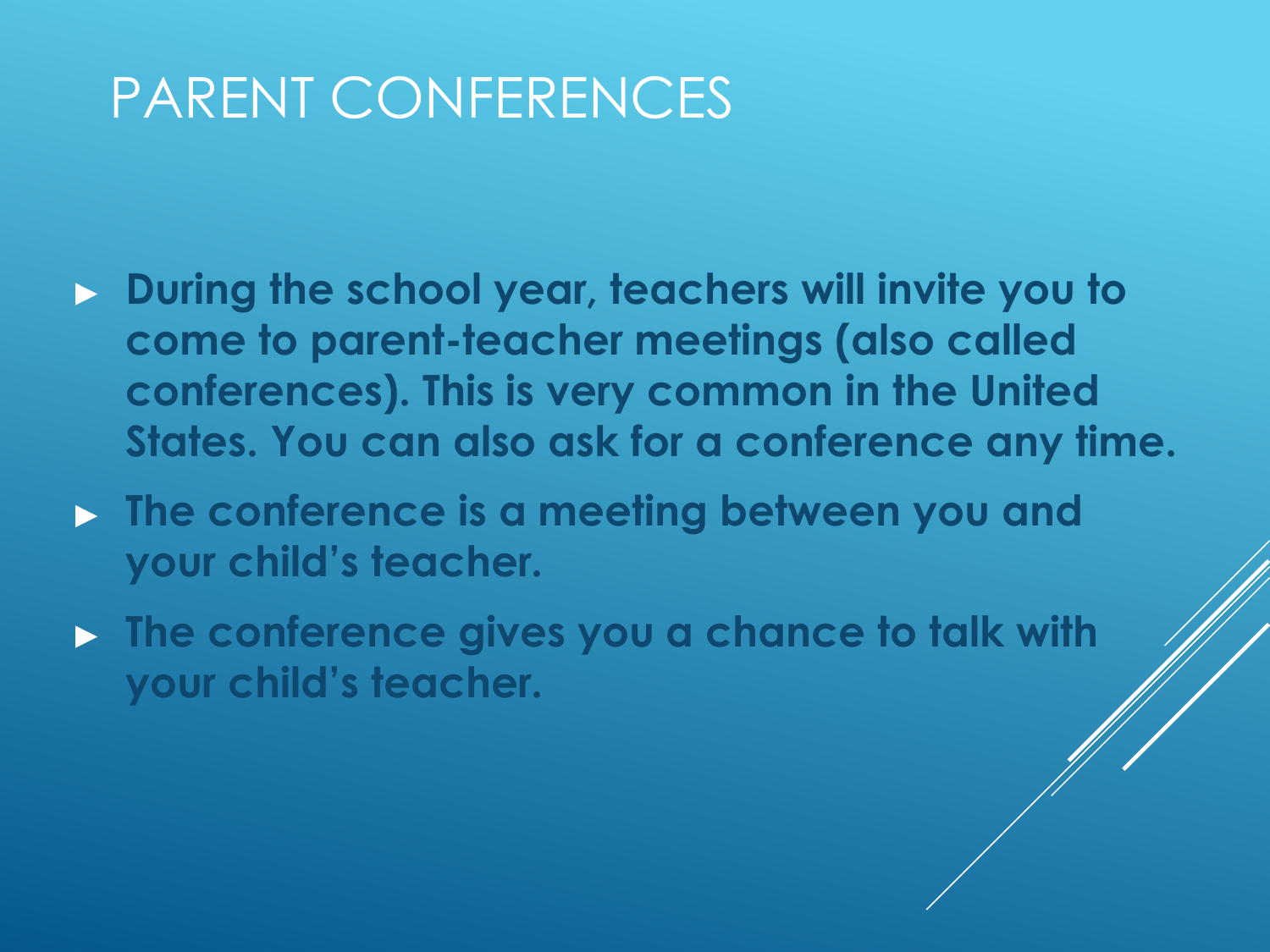- ▶ **Your child's teacher will probably talk about your child's grades, classwork, homework, and behavior.**
- ▶ **You will learn more about your child's classes, and find out if your child is having any problems.**
- ▶ **Teachers like to learn about students from their parents. No one knows your child better than you do. You can help the teacher by talking about what your child likes to do , events that may affect your child (such as a new baby, divorce or death), & special medical or learning needs the school may not know about.**
- ▶ **Parent-Teacher Conference Checklist take-a-way**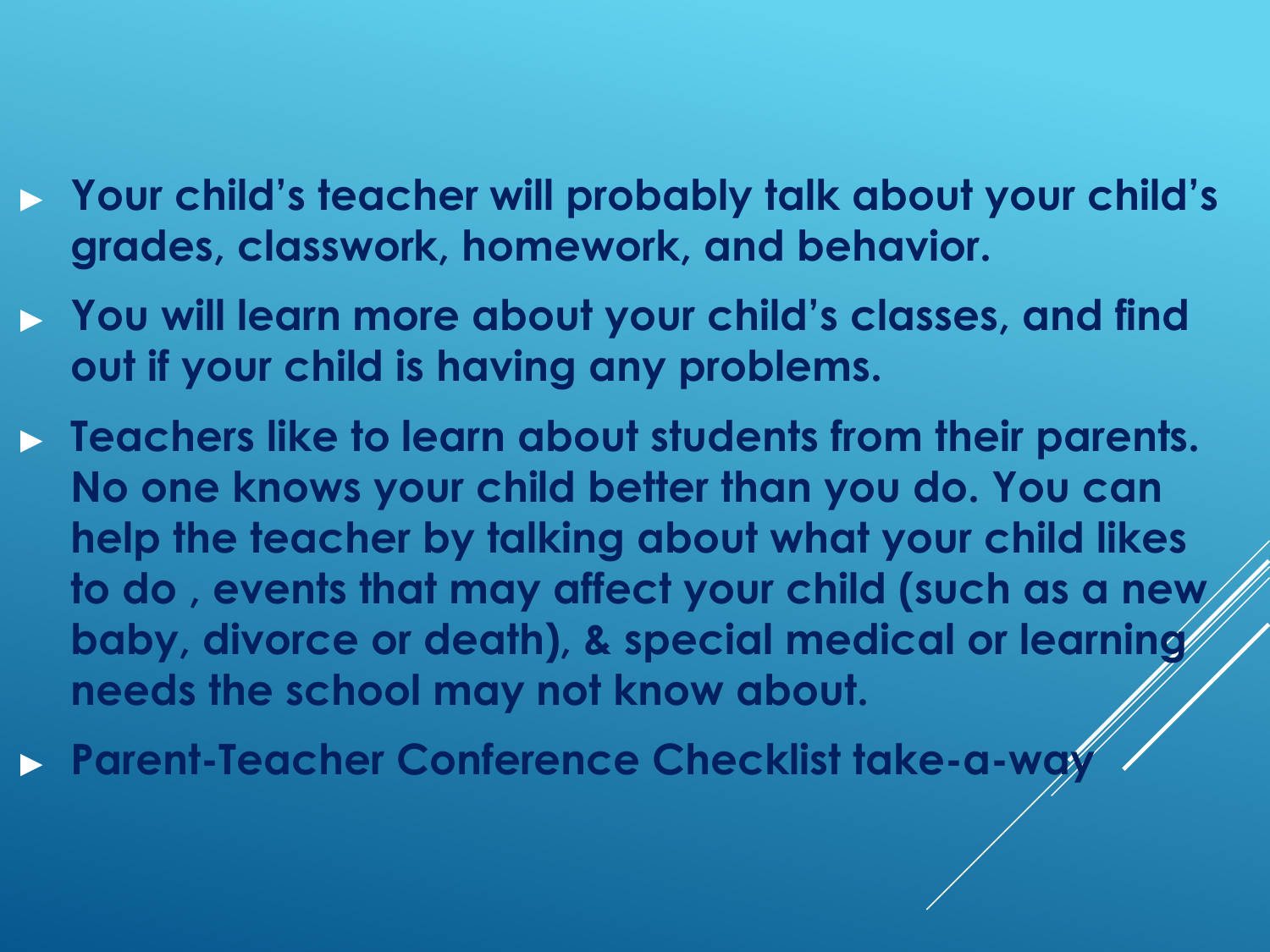#### **Summary**

- ▶ **Who are ELs?**
- ▶ **How are they identified?**
- ▶ **What assessments are used?**
- ▶ **What does the data show?**
- ▶ **How do we address areas of need?**
- ▶ **What academic supports do we have in place?**
- ▶ **How to prepare for parent-teacher conferences?**
- ▶ **Future ELAC meeting topics**